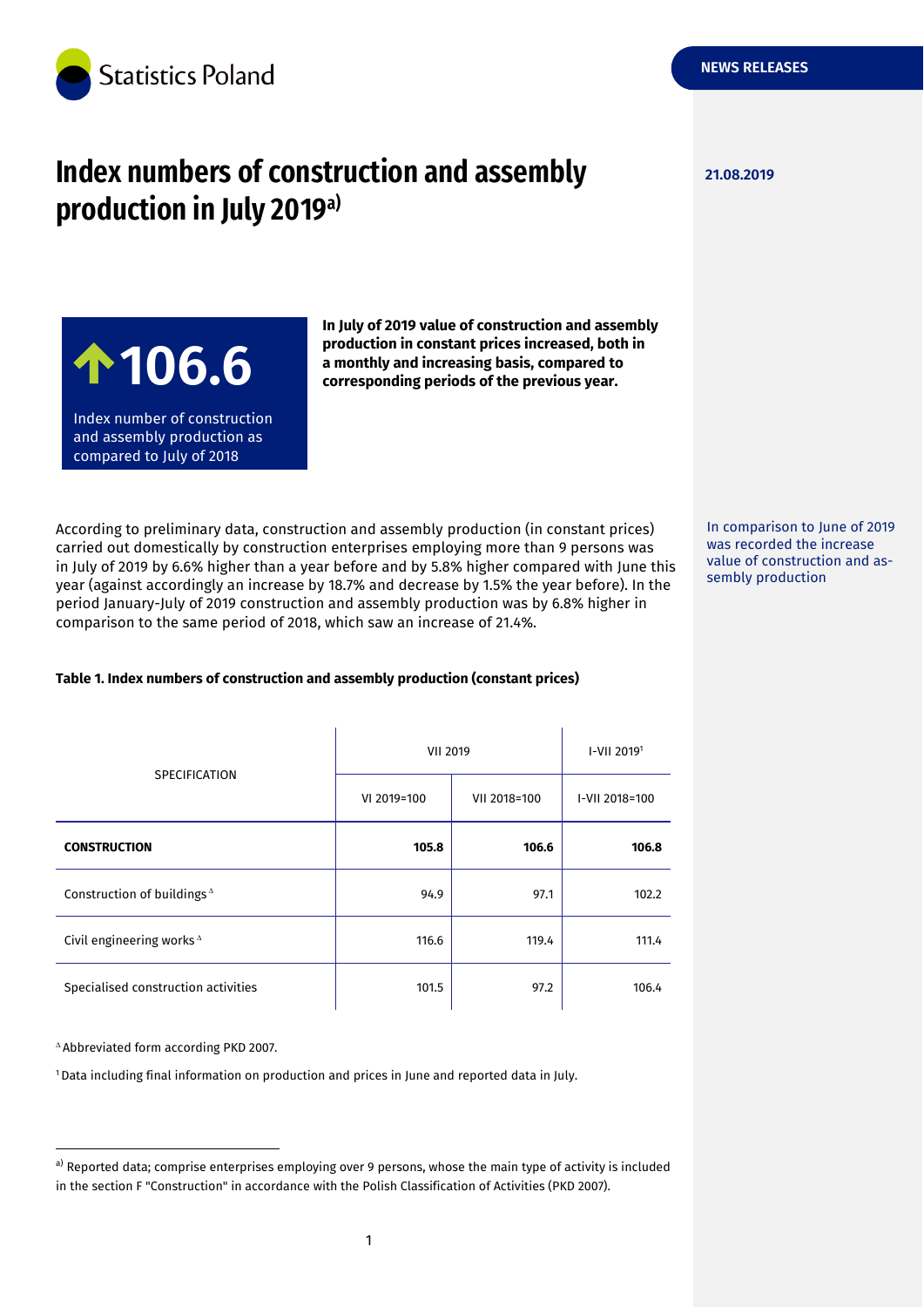In comparison to July of 2018 an increase value of construction and assembly production was recorded in entities whose basic type of activity were civil engineering (19.4%). Decreases have noticed in entities dealing mainly with the construction of building (2.9%) and in entities performing specialised construction activities (2.8%).

Compared with June of 2019 an increases of value works carried out were noted in entities dealing mainly with civil engineering works - by 16.6%, and in entities performing specialised construction activities (1.5%), whereas a decrease by 5.1% was noted in entities whose basic type of activity was the construction of building.

In the period January-July of 2019 the highest increase value of construction and assembly production (11.4%) was recorded in entities whose basic type of activity were civil engineering works. Increases have noticed in entities performing specialised construction activities (6.4%) and dealing mainly with the construction of building (2.2%).

Value of construction and assembly production including both investment works and works with a restoration character in July of 2019 was by 6.6% higher than in the corresponding period of 2018 (against an increases by 12.4% and by 30.9% the year before).

In the period January-July of 2019 an increase of value investment works was by 8.0% higher than in the corresponding period of 2018 and works with a restoration character by 4.8% (against corresponding increases by 18.1% and 27.6% of 2018).

### **Chart 1. Index numbers of construction and assembly production (constant prices)** - **average monthly base 2015=100<sup>²</sup>**



<sup>²</sup> Reported data for July of 2019.

Index number of construction and assembly production in July of 2019 (in constant prices) compared to the average monthly value of 2015 was 131.2.

After eliminating the seasonal factors, construction and assembly production reached the level by 5.5% higher than in July of 2018 and by 0.6% lower in comparison to June of 2019.

In July of this year in comparison to July of 2018 the increase value of construction and assembly production was noted among entities whose basic type of activity were civil engineering

Value of investment works in the first seven months of 2019 increased by 8.0% y/y